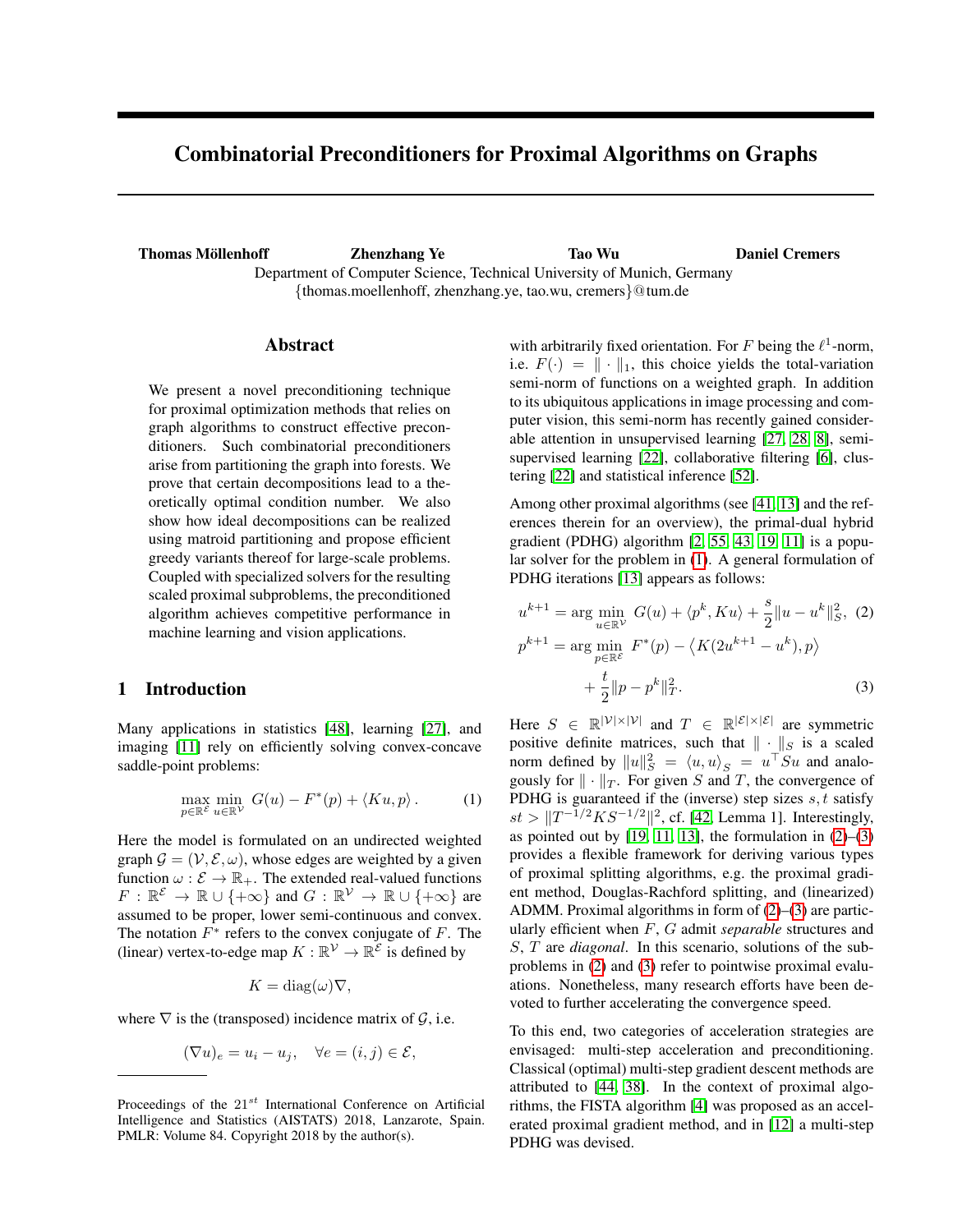On the other hand, a preconditioning technique aims to accelerate convergence, typically through reducing the number of outer iterations, by choosing proper scaling matri- $\cos S$  and  $T$  (also called the preconditioners in this context). In contrast to their counterparts for solving linear systems, preconditioning techniques for proximal algorithms are much less developed. Diagonal preconditioners for PDHG were explored in [\[42\]](#page-9-5); Preconditioners for other types of proximal algorithms [\[5,](#page-8-11) [23,](#page-8-12) [24,](#page-8-13) [35,](#page-9-8) [54,](#page-9-9) [7,](#page-8-14) [25,](#page-8-15) [20\]](#page-8-16) also appeared recently in the literature.

A consensus among all existing preconditioning approaches appears that, while favorably reducing the number of outer iterations, preconditioning could explode the overall computational load by expensive inner proximal evaluations. For example, for proximal gradient method in minimizing a sum of smooth and nonsmooth functions, using the (approximate) Hessian of the smooth function as preconditioner may attain superlinear convergence in the outer iteration but also lead to very expensive proximal (or backward) steps; see [\[35\]](#page-9-8). This is the reason why diagonal preconditioners remain a popular choice in many recent works, and non-diagonal preconditioners designed in [\[5,](#page-8-11) [54,](#page-9-9) [21\]](#page-8-17) do not deviate far from the diagonal ones.

In this work, we propose combinatorial preconditioners for proximal algorithms based on a partitioning of the original graph into forests. This leads to a class of block diagonal preconditioners, and the resulting PDHG updates refer to solving parallel subproblems on forests. We show how to construct such preconditioners guided by theoretical estimates of the condition number. Coupled with fast direct solvers for proximal evaluation on forests, we achieve significant performance boost for the PDHG algorithm across a series of numerical tests.

#### <span id="page-1-2"></span>2 Preconditioner and Condition Number

The choice of  $S$  and  $T$  can significantly influence the convergence speed of the (generalized) PDHG scheme, [\(2\)](#page-0-1)– [\(3\)](#page-0-2), in practice. In [\[42\]](#page-9-5), Pock and Chambolle showed that utilization of diagonal preconditioners  $S$  and  $T$  yields a visible performance boost in comparison with PDHG without preconditioning (i.e.  $S = I$ ,  $T = I$ ). In a slightly different context, Boyd et al. [\[16,](#page-8-18) [20,](#page-8-16) [23,](#page-8-12) [24,](#page-8-13) [25\]](#page-8-15) also considered diagonal preconditioning strategies for other closely related proximal algorithms. In particular, they suggested based on extensive numerical experiments that an ideal choice of S and T ought to minimize the *(finite) condition number*  $\kappa(T^{-1/2}KS^{-1/2})$  defined by

<span id="page-1-1"></span>
$$
\kappa(\cdot) := \frac{\sigma_{\max}(\cdot)}{\sigma_{\min > 0}(\cdot)},\tag{4}
$$

i.e. the ratio between largest and smallest non-zero singular value. This rule of thumb was computationally pursued by so called matrix equilibration [\[16,](#page-8-18) [25,](#page-8-15) [1\]](#page-8-19).

A more quantified connection between the convergence rate of [\(2\)](#page-0-1)–[\(3\)](#page-0-2) and  $\kappa(T^{-1/2}KS^{-1/2})$  can be drawn in a more specific setting, e.g.  $G(u) = \frac{1}{2} ||u - f||^2$  for some given  $f \in \mathbb{R}^{\mathcal{V}}$ . By choosing  $s = 1$ ,  $\overline{S} = I$  in [\(2\)](#page-0-1)–[\(3\)](#page-0-2), one comes up with the following proximal gradient iteration:

<span id="page-1-0"></span>
$$
p^{k+1} = \arg\min_{p \in \mathbb{R}^{\mathcal{E}}} F^*(p)
$$
  
+  $\frac{t}{2} ||p - (p^k - (tT)^{-1} K(K^{\top} p^k - f))||_T^2$ . (5)

When  $F^* = \delta_Q$  is the indicator function of a polyhedral set  $Q := \{p \in \mathbb{R}^{\mathcal{E}} : Ap \leq b\}$  it can be shown that iteration [\(5\)](#page-1-0) converges linearly [\[37\]](#page-9-10). More precisely, with step size choice  $t = \sigma_{\text{max}}(T^{-1/2}K)$  the linear convergence rate  $r \in [0, 1)$  can be derived (cf. [\[37,](#page-9-10) Theorem 11]) as:

$$
r = \frac{\kappa^2 - 1}{\kappa^2 + 1}
$$
,  $\kappa = \theta(T^{-1/2}A, T^{-1/2}K)\sigma_{\text{max}}(T^{-1/2}K)$ ,

where  $\theta(\cdot, \cdot)$  denotes Hoffman's bound [\[29,](#page-8-20) [50\]](#page-9-11). In the extreme case where  $F^* \approx 0$  (e.g., for strong regularizations), Hoffman's bound reduces to  $\sigma_{\min>0}(T^{-1/2}K)^{-1}$  and  $\kappa$ matches the condition number  $\kappa(T^{-1/2}K)$ .

In a general setting, a strong correlation between the convergence speed and the condition number is supported by the numerical evidences in Section [4.1](#page-6-0) and Table [1.](#page-4-0)

### 3 Combinatorial Preconditioners

Following the discussion in the previous section, reducing  $\kappa (T^{-1/2} K S^{-1/2})$  provides a reasonable guideline for the choice of preconditioners. As  $K$  is the weighted incidence matrix of  $G$ , this boils down to constructing "good" approximations of the graph. Meanwhile, as discussed in the introduction, the non-diagonal  $S$  or  $T$  could possibly explode the computational cost of the proximal evaluation in [\(2\)](#page-0-1)–[\(3\)](#page-0-2). Hence, an ideal choice of preconditioners would strike a balance between reduced (outer) iteration number and costlier proximal evaluations per iteration.

Bearing this in mind, in this section we propose our combinatorial preconditioners based on graph partitioning. This leads to a family of block diagonal preconditioners for T. For simplicity we fix  $S = I$  in our development, and remark that  $T$  can be adapted to work properly with any diagonal preconditioner  $S$  (e.g. the one used in [\[42\]](#page-9-5)). In terms of the update scheme [\(3\)](#page-0-2), such preconditioning yields proximal evaluation on respective partitioned subgraphs, which can be efficiently carried out by using the state-of-the-art direct solver on trees [\[34\]](#page-9-12).

As a remark, there is a connection between our combinatorial preconditioners and the subgraph preconditioners for solving linear systems in graph Laplacians; see, e.g., [\[46\]](#page-9-13) and the references therein. Pioneered by Vaidya and his coworkers in the early 1990s [\[49,](#page-9-14) [32\]](#page-9-15), a series of works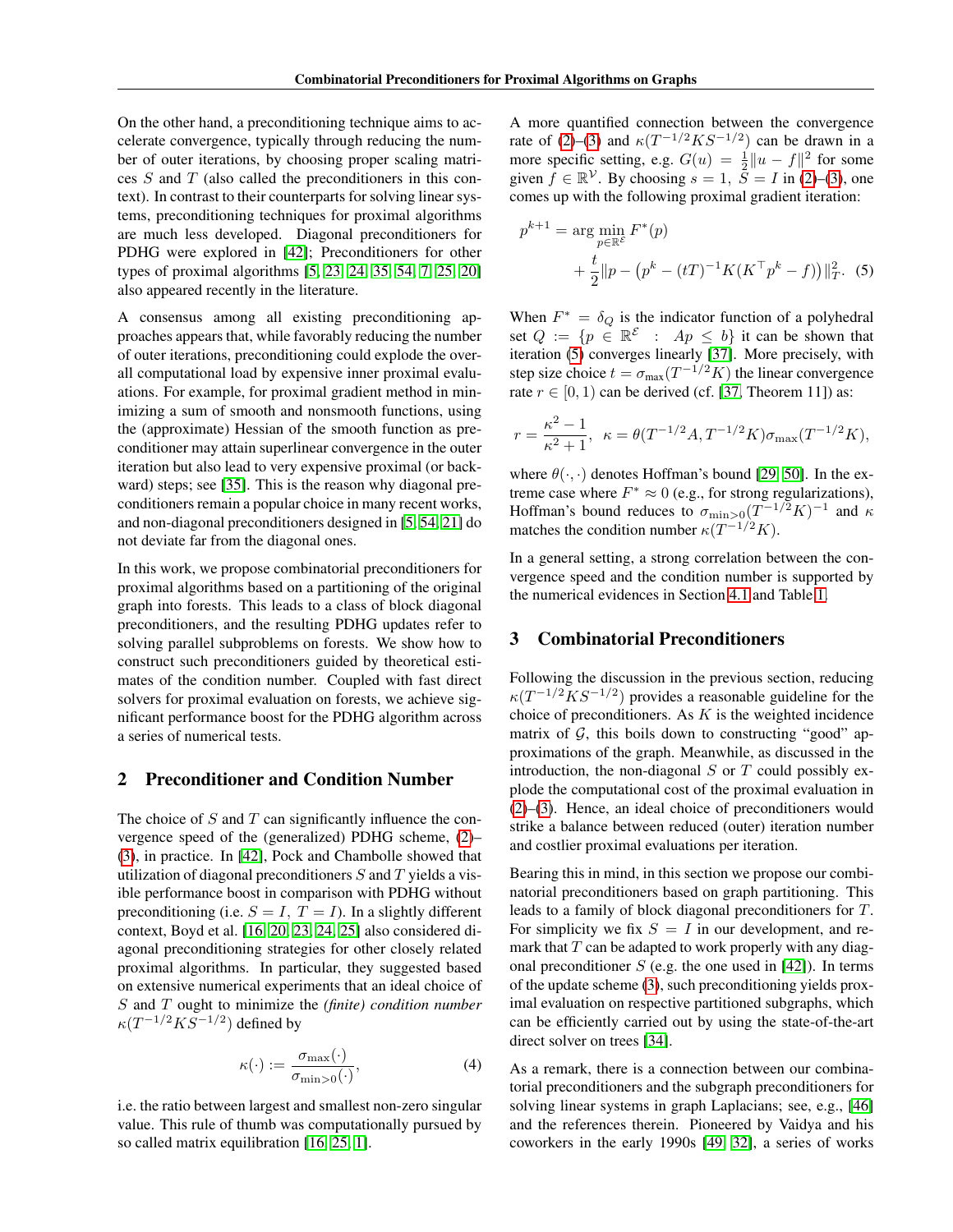are done in finding a subgraph preconditioner. An ideal subgraph preconditioner uses a graph Laplacian on some (low-stretch) spanning tree which best preserves connectivity between vertices in the original graph. In some sense, our proposed combinatorial preconditioners are dual analogues of the subgraph preconditioners.

In Section [3.1,](#page-2-0) we show how to construct  $T$  via graph partitioning and under which sufficient conditions the condition number  $\kappa(T^{-1/2}K)$  can be (optimally) reduced. In Section [3.2,](#page-3-0) such sufficient conditions are algorithmically realized by: (1) chains on regular grid; (2) nested forests on general graph. In Section [3.3,](#page-5-0) we detail the message passing based implementation of efficient proximal evaluation on forests.

#### <span id="page-2-0"></span>3.1 Preconditioning via Graph Partitioning

Let the edge set  $\mathcal E$  be partitioned into  $L$  mutually disjoint subsets, i.e.  $\mathcal{E} = \prod_{l=1}^{L} \mathcal{E}_l$ , such that each subgraph  $\mathcal{G}_l = (\mathcal{V}, \mathcal{E}_l, \omega|_{\mathcal{E}_l})$  is a *forest*, i.e.  $\mathcal{G}_l$  has no cycle. Correspondingly, we define  $P_l$  as the canonical projection from  $\mathbb{R}^{\mathcal{E}}$  to  $\mathbb{R}^{\mathcal{E}_l}$ , i.e.  $P_l p = p |_{\mathcal{E}_l}$  for each  $p \in \mathbb{R}^{\mathcal{E}}$ . Thus, the matrix K can be decomposed into submatrices  $\{K_l\}_{l=1}^L$  where each  $K_l = P_l K \in \mathbb{R}^{|\mathcal{E}_l| \times |\mathcal{V}|}$ . Analogously let  $\nabla_l = P_l \nabla$ and  $\omega_l = \omega|_{\mathcal{E}_l}$ . Note that each  $\nabla_l^{\top}$  has full column rank.

We then define our preconditioners as follows

<span id="page-2-3"></span>
$$
T_l := K_l K_l^{\top} \quad \forall l \in \{1, ..., L\},
$$
  

$$
T := \sum_{l=1}^L P_l^{\top} T_l P_l.
$$

It follows from [\(4\)](#page-1-1) that

$$
\kappa(T^{-1/2}K) = \sqrt{\frac{\lambda_{\max}(\Pi)}{\lambda_{\min>0}(\Pi)}},\tag{6}
$$

<span id="page-2-1"></span>
$$
\Pi := K^{\top} T^{-1} K = \sum_{l=1}^{L} \Pi_l, \ \Pi_l := \nabla_l^{\top} (\nabla_l \nabla_l^{\top})^{-1} \nabla_l. \ \ (7)
$$

Indeed, each  $\Pi_l$  is the orthogonal projection onto the subspace ran  $\nabla_l^{\top}$ , and hence ran  $\Pi_l = \text{ran }\nabla_l^{\top}$  and ker  $\Pi_l =$  $\ker \nabla_l$ . It follows immediately from [\(7\)](#page-2-1) that

<span id="page-2-5"></span>
$$
\lambda_{\max}(\Pi) \le L,\tag{8}
$$

and therefore it suffices for the sake of convergence to choose step sizes s, t such that  $st > L$ .

In the remainder of Section [3.1,](#page-2-0) we show analytically how certain graph partitions can attain optimal condition number  $\kappa(T^{-1/2}K)$  in a two-partition scenario, i.e.  $L = 2$ . The two-partition scenario is motivated from many applications where  $G$  is a 2D regular grid (whose maximum degree equals 4). In this case, it is guaranteed by Nash-Williams' theorem [\[36\]](#page-9-16) that  $\mathcal G$  can be covered by two disjoint forests. Our theory suggests that either a *chain* decomposition or a *nested-forest* decomposition makes a good preconditioner on the 2D regular grid. Furthermore, the nested-forest preconditioners further extend to any general weighted graph, with aid of either the matroid partition algorithm [\[18\]](#page-8-21) or some greedy algorithm; see Section [3.2.2.](#page-4-1)

The following theorem derives a lower bound for  $\kappa(T^{-1/2}K)$  for a wide range of two-partition cases. We denote by rank  $\nabla^{\top}$  the column rank of  $\nabla^{\top}$ . In terms of graph theory, rank  $\nabla^{\top}$  identifies the maximum number of the edges in  $G$  that are cycle-free.  $T^{-1}$  is understood as the Moore-Penrose pseudoinverse when  $T$  is singular. The two assumptions rule out pathological cases where  $\mathcal G$  is either too sparse (e.g. cycle-free) or too dense (e.g. fully connected). In the proof, we shall use Weyl's inequality [\[51\]](#page-9-17):

<span id="page-2-2"></span>
$$
\lambda_{i+j-1}(\Pi_1 + \Pi_2) \le \lambda_i(\Pi_1) + \lambda_j(\Pi_2),\tag{9}
$$

where  $i, j \geq 1$ ,  $i + j - 1 \leq |\mathcal{V}|$ , and  $\lambda_i(\cdot)$  denotes the *i*-th largest eigenvalue of a real symmetric matrix.

<span id="page-2-4"></span>Theorem 1. *Let* G *be partitioned into two nonempty subgraphs* G<sup>1</sup> *and* G<sup>2</sup> *(not necessarily forests) such that*

$$
I. \ \operatorname{ran} \nabla_1^\top \cap \operatorname{ran} \nabla_2^\top \supsetneq \{0\}.
$$

2. rank  $\nabla^{\top} > \min(\text{rank } \nabla_1^{\top}, \text{rank } \nabla_2^{\top}).$ 

Then we have  $\kappa(T^{-1/2}K) \geq \sqrt{2}$ 2*.*

*Proof.* By Weyl's inequality [\(9\)](#page-2-2), we have  $\lambda_1(\Pi) \leq$  $\lambda_1(\Pi_1) + \lambda_1(\Pi_2) = 2$ . Moreover, condition 1 ensures that there exists some nonzero  $v \in \mathbb{R}^{\mathcal{V}}$  with  $\Pi v = \Pi_1 v + \Pi_2 v =$ 2v. Hence, we must have  $\lambda_1(\Pi) = 2$ .

Let  $r = \text{rank } \nabla^{\top}$ . Without loss of generality, we assume rank  $\nabla_1^\top \ge \text{rank } \nabla_2^\top$ . Hence  $r > \text{rank } \nabla_2^\top$  due to condi-tion 2. Again using [\(9\)](#page-2-2), we have  $\lambda_{\min>0}(\Pi) = \lambda_r(\Pi) \le$  $\lambda_1(\Pi_1) + \lambda_r(\Pi_2) = 1 + 0 = 1$ . Altogether, the conclusion follows in view of [\(6\)](#page-2-3).  $\Box$ 

We proceed to propose sufficient conditions for graph partitioning (in particular when  $L = 2$ ) which guarantee optimal condition number  $\kappa(T^{-1/2}K) = \sqrt{2}$ .

**Theorem 2.** Let  $G$  be partitioned into two forests  $G_1$  and G2*. If the following conditions are satisfied*

- *1.*  $\Pi_1 \Pi_2 = \Pi_2 \Pi_1$ ,
- 2. ker $(\Pi_1 \Pi_2) \setminus \ker \Pi \neq \emptyset$ ,
- <span id="page-2-6"></span>*3.* ran  $\Pi_1 \cap$  ran  $\Pi_2 \supseteq \{0\}$ ,

then 
$$
\kappa(T^{-1/2}K) = \sqrt{2}.
$$

*Proof.* The proof of  $\lambda_{\text{max}}(\Pi) = 2$  is identical to that for Theorem [1.](#page-2-4)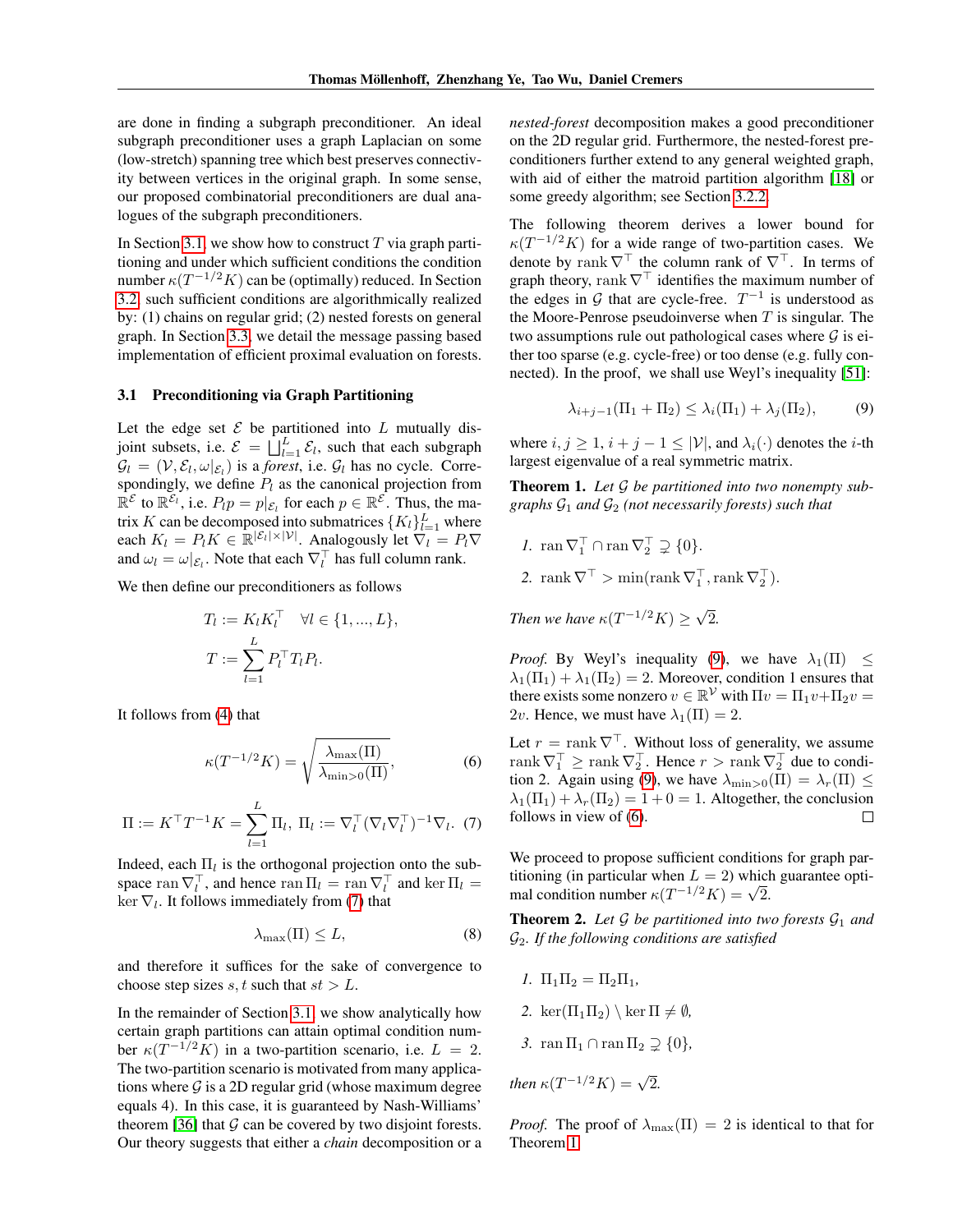On the other hand, we have

$$
\lambda_{\min>0}(\Pi) = \min\{\langle u, \Pi u \rangle / ||u||^2 : u \in \text{ran }\Pi, u \neq 0\},\
$$
  
= 
$$
\min\{\langle v, \Pi^3 v \rangle / ||\Pi v||^2 : \Pi v \neq 0\},\
$$

where by commutativity (*i.e.* condition 1)

$$
\frac{\langle v, \Pi^3 v \rangle}{\|\Pi v\|^2} = \frac{\langle v, \Pi_1 v \rangle + \langle v, \Pi_2 v \rangle + 6 \langle v, \Pi_1 \Pi_2 v \rangle}{\langle v, \Pi_1 v \rangle + \langle v, \Pi_2 v \rangle + 2 \langle v, \Pi_1 \Pi_2 v \rangle}
$$

$$
= 1 + \frac{4 \langle v, \Pi_1 \Pi_2 v \rangle}{\langle v, \Pi_1 v \rangle + \langle v, \Pi_2 v \rangle + 2 \langle v, \Pi_1 \Pi_2 v \rangle}.
$$

Note that  $\Pi_1 \Pi_2$  is an orthogonal projection onto ran  $\Pi_1 \cap$ ran  $\Pi_2$ , and hence  $\langle v, \Pi_1 \Pi_2 v \rangle \ge 0$  for all v. Meanwhile, condition 2 asserts that  $\Pi v \neq 0$  and  $\langle v, \Pi_1 \Pi_2 v \rangle = 0$  for some v. Altogether,  $\lambda_{\min>0}(\Pi) = 1$  and the conclusion follows. □

<span id="page-3-1"></span>Theorem 3. *Let* G *be partitioned into* L *(nonempty) nested* forests, namely  $\{\mathcal{G}_l\}_{l=1}^L$ , in the sense that

$$
\operatorname{ran}\Pi_1=\ldots=\operatorname{ran}\Pi_{\widehat{l}}\supsetneq\operatorname{ran}\Pi_{\widehat{l}+1}\supseteq\ldots\supseteq\operatorname{ran}\Pi_L.
$$

*Then we have*  $\kappa(T^{-1/2}K) = \sqrt{L/\hat{l}}$ .

*Proof.* Recall [\(8\)](#page-2-5) that  $\lambda_{\text{max}}(\Pi) \leq L$ . Indeed, we have  $\lambda_{\text{max}}(\Pi) = L$  since  $\Pi v = Lv$  for any nonzero  $v \in \text{ran }\Pi_L$ . On the other hand, note that ran  $\Pi = \text{ran } \Pi_1 = ... =$  $\text{ran } \Pi_{\hat{l}}$ . Therefore, for all  $v \in \text{ran } \Pi$ , we have $\langle v, \Pi v \rangle \geq$  $\sum_{l=1}^{l} \langle v, \Pi_l v \rangle = \hat{l} ||v||^2$  and the equality holds when  $v \in$ ran  $\Pi \setminus \text{ran } \Pi_{\hat{l}+1}$ . This gives  $\lambda_{\min>0}(\Pi) = \hat{l}$ , which con-<br>cludes the proof. cludes the proof.

#### <span id="page-3-0"></span>3.2 Two Classes of Forest Preconditioners

Given the abstract conditions from Theorem [2](#page-2-6) and [3](#page-3-1) under which graph partitioning achieves optimal condition number, the question remains whether such partitions exist and how they can be constructed in practice. In the following section we propose optimal partitioning approaches, depending on the topology of the underlying graph. We first focus on regular grid graphs, which are ubiquitous in signal processing and computer vision applications.

#### 3.2.1 Chains on Regular Grid

Formally, d-dimensional grid graphs are given as the dfold Cartesian product  $G = P_1 \square ... \square P_d$  between path graphs  $\{\mathcal{P}_l\}_{l=1}^d$ ,  $\mathcal{P}_l = (\{1, \ldots, n_l\}, \{(i, i + 1)\}_{i=1}^{n_l-1})$ . For ease of presentation we will focus mostly on two dimensional grids. Recall that the Cartesian product  $(\mathcal{V}_1, \mathcal{E}_1) \square (\mathcal{V}_2, \mathcal{E}_2)$  yields a graph with vertex set  $\mathcal{V}_1 \times \mathcal{V}_2$ . In that graph, two vertices  $(v_1, v_2)$  and  $(v'_1, v'_2)$  are adjacent if and only if  $v_1 = v'_1$  and  $v_2$  is adjacent to  $v'_2$  or  $v_2 = v_2'$  and  $v_1$  is adjacent to  $v_1'$ . Whether a given graph

is a grid graph can be tested in linear time [\[30\]](#page-9-18). The procedure described in [\[30\]](#page-9-18) yields a natural decomposition of the d-dimensional grid into d *linear forests*, i.e., a forest in which every tree is a path graph. Moreover, in the aforementioned decomposition, each forest consists of paths of equal length. To be precise, in the case  $d = 2$  the decomposition is given by

<span id="page-3-2"></span>
$$
\mathcal{G}_1 = \mathcal{I}_{n_2} \square \mathcal{P}_1, \ \mathcal{G}_2 = \mathcal{P}_2 \square \mathcal{I}_{n_1}, \tag{10}
$$

where  $\mathcal{I}_n = (\{1, \ldots, n\}, \emptyset)$ . We refer to the connected components of  $G_1$  as horizontal chains and  $G_2$  as vertical chains. Such a natural splitting into chains enjoys a theoretically optimal condition number among the large class of decompositions characterized by Theorem [1.](#page-2-4)

**Theorem 4.** Let  $\mathcal{G} = \mathcal{P}_1 \square \mathcal{P}_2$  be a regular grid of dimen*sion*  $n_1 \times n_2$   $(n_1, n_2 \geq 3)$ . The condition number in the *unpreconditioned case is bounded by*

<span id="page-3-3"></span>
$$
\kappa(K) \ge \sqrt{2} \max(n_1, n_2) / \sqrt{\pi^2 / 2}.
$$
 (11)

*The natural partitioning of* G *into two linear forests* [\(10\)](#page-3-2) *achieves condition number*

<span id="page-3-4"></span>
$$
\kappa \left( T^{-1/2} K \right) = \sqrt{2}.
$$
 (12)

*Proof.* The bound [\(11\)](#page-3-3) follows from elementary results in spectral graph theory. The spectrum  $\{\lambda_i\}$  of a path graph of dimension n is  $\lambda_i = 2 - 2 \cos(\pi i/n), i \in \{1, ..., n-1\},$ see [\[9,](#page-8-22) Section 1.4.4]. The spectrum of the Cartesian product graph is given by the summing all pairs of eigenvalues of the individual graphs, cf. [\[9,](#page-8-22) Section 1.4.6]. Using the inequality  $1 - \cos(x) \leq x^2/2$  we have

<span id="page-3-5"></span>
$$
\kappa(K)^{2} = \frac{2 - \sum_{l=1}^{2} \cos\left(\frac{\pi(n_{l}-1)}{n_{l}}\right)}{1 - \cos\left(\frac{\pi}{\max(n_{1}, n_{2})}\right)} \ge \frac{2 \max(n_{1}, n_{2})^{2}}{\pi^{2}/2}.
$$

To show [\(12\)](#page-3-4) it suffices to verify the three conditions in Theorem [2.](#page-2-6) Denoting by  $\mathbf{1}_n$  the ones-vector and by ⊗ the Kronecker product, the projections are explicitly given by

$$
\Pi_1 = I_{n_2} \otimes \left( I_{n_1} - \frac{1}{n_1} (\mathbf{1}_{n_1} \mathbf{1}_{n_1}^\top) \right),
$$
  

$$
\Pi_2 = \left( I_{n_2} - \frac{1}{n_2} (\mathbf{1}_{n_2} \mathbf{1}_{n_2}^\top) \right) \otimes I_{n_1}.
$$

Since  $(A \otimes B)(C \otimes D) = (AC \otimes BD)$ , the condition  $\Pi_1\Pi_2 = \Pi_2\Pi_1$  from Theorem [2](#page-2-6) follows directly.

Now note that each projection  $\Pi_i$  subtracts the mean on the chains it contains. Conditions 2 and 3 can be verified by counting dimensions. For condition 2, simply pick nonzero  $u \in \mathbb{R}^{\mathcal{V}}$  to be constant along chains in  $\mathcal{P}_1$  but non-constant along chains in  $\mathcal{P}_2$ . For condition 3, pick nonzero  $u \in \mathbb{R}^{\mathcal{V}}$ that is zero-mean on the chains in both  $P_1$  and  $P_2$ .  $\Box$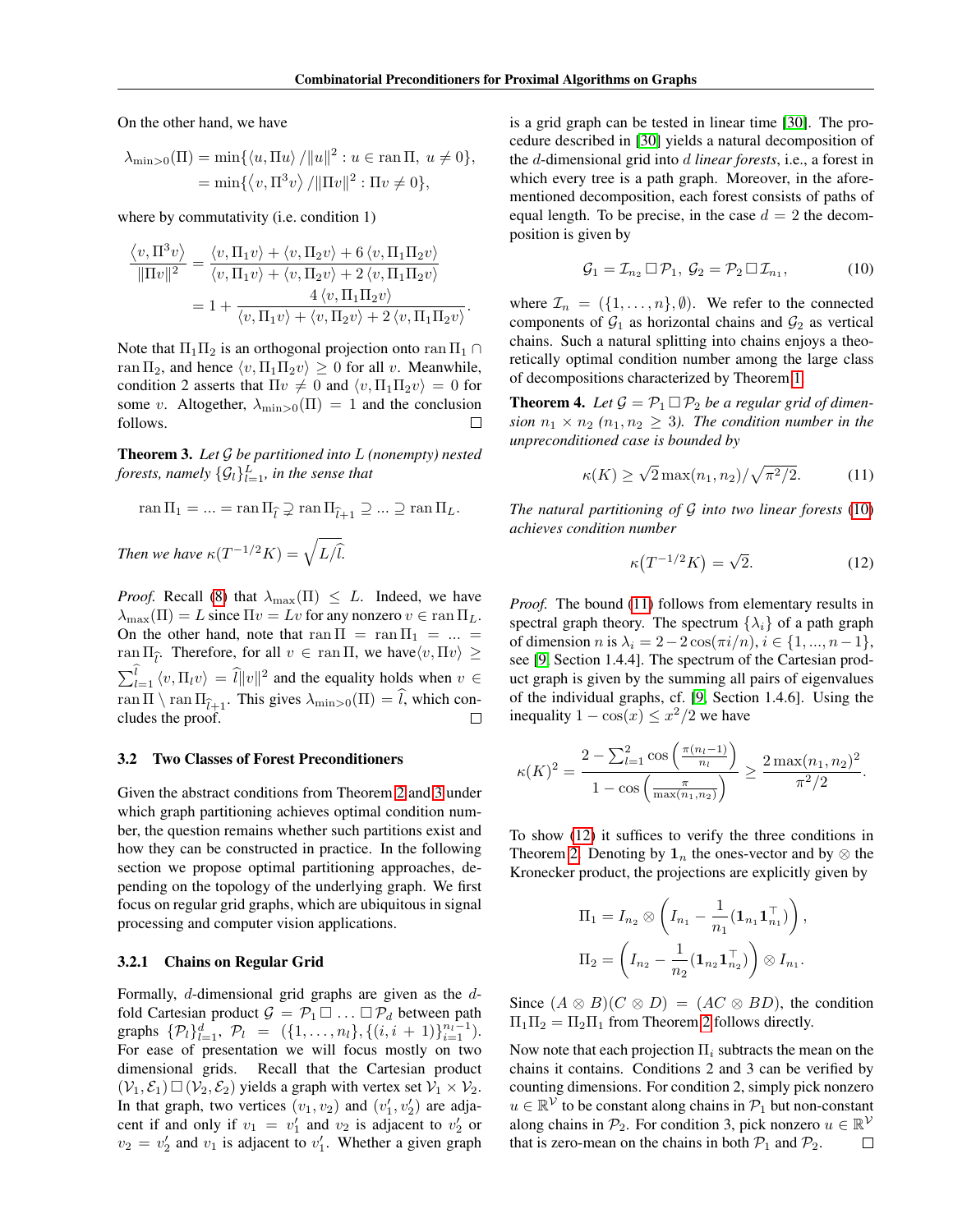

Figure 1: Overview of the proposed graph decompositions on an example graph ( $|\mathcal{V}| = 96$ ,  $|\mathcal{E}| = 150$ ). The decomposition into linear forests does not satisfy the assumptions of Theorem [3](#page-3-1) and does not lead to a significant reduction in condition number. While the greedy nested forest decomposition satisfies the assumptions, it finds a partition into three spanning forests leading to a suboptimal condition number. The matroid approach guarantees the best possible condition number.

We remark that the above results can be generalized to the *d*-dimensional setting, yielding  $\kappa(K) \geq$  $\overline{d}(\max_i n_i)/\sqrt{\pi^2/2}$  and  $\kappa(T^{-1/2}K) = \sqrt{d}$ . Remarkably the chains preconditioning mentioned above makes the condition number independent of the grid size, while for the unpreconditioned case, it exhibits linear growth with respect to the largest grid dimension.

Furthermore, the splitting into chains leads to a particularly efficient evaluation of the dual subproblem in PDHG as we will see later on. Together with the theoretically optimal condition number, this makes the chains the number one choice of preconditioner for the regular d-dimensional grid.

#### <span id="page-4-1"></span>3.2.2 Nested Forests on General Graphs

Matroid partitioning. The situation on general graphs is more involved than on grid graphs. Inspired by Theorem [3,](#page-3-1) we seek to partition  $G$  into nested forests such that the number of forests is *minimal*, i.e. equal to the *arboricity* of the graph [\[36\]](#page-9-16). If  $G$  is connected, the arboricity of  $G$  can be calculated as: max  $\left\{ \left[ \frac{|\mathcal{E}_{\mathcal{G}'}|}{|\mathcal{V}_{\mathcal{G}'}|} \right] \right\}$  $\frac{|\mathcal{E}_{\mathcal{G}'}|}{|\mathcal{V}_{\mathcal{G}'}|-1}|: \mathcal{V}_{\mathcal{G}'}\subset \mathcal{V}_{\mathcal{G}},\, \mathcal{E}_{\mathcal{G}'}\subset \mathcal{E}_{\mathcal{G}}\Big\}.$ 

It turns out that the classical matroid partitioning algorithm by Edmonds [\[18\]](#page-8-21) meets our requirements. In short, matroid partitioning progressively inserts an idle edge into the forest partitions. To preserve all partitions cycle-free, it relies on a primitive operation which detects a simple cycle (also called *circuit*) whenever this occurs due to the insertion of a new edge into a forest. By the nature of the algorithm, the resulting partitions are guaranteed to be (a minimal number of) nested forests, and hence realize the condition posed in Theorem [3.](#page-3-1)

In spite of such favorable properties of matroid partitioning, its complexity grows like  $\mathcal{O}(|\mathcal{E}|^3 + |\mathcal{E}|^2L)$ , cf. [\[33\]](#page-9-19), making its application prohibitive for large graphs.

Greedy nested forests. As a remedy, we propose the following "greedy nested forests" heuristic: given the input graph  $G$  we successively subtract a spanning forest until

<span id="page-4-0"></span>

|                                             |             |      |                      |      | <b>Nested Forest</b> |     |              |     |
|---------------------------------------------|-------------|------|----------------------|------|----------------------|-----|--------------|-----|
|                                             | No Precond. |      | <b>Linear Forest</b> |      | Greedy               |     | Matroid      |     |
| $ \mathcal{E} $<br>$\overline{\mathcal{V}}$ | $\kappa^2$  | it   | $\kappa^2$           | it   | $\kappa^2$           | it  | $\kappa^2$   | it  |
| 0.68                                        | 53.8        | 1624 | 24.9                 | 789  |                      | 36  |              | 36  |
| 1.11                                        | 257.0       | 6245 | 148.7                | 3782 | $\mathbf{2}$         | 80  | $\mathbf{2}$ | 80  |
| 2.36                                        | 82.2        | 2061 | 14.1                 | 577  | 4                    | 143 | 3            | 103 |
| 2.98                                        | 27.7        | 1010 | 12.4                 | 484  | 5                    | 194 | 4            | 137 |
| 4.25                                        | 24.9        | 800  | 10.1                 | 419  |                      | 254 | 5            | 166 |
| 6.48                                        | 7.7         | 367  | 5.6                  | 176  | 10                   | 362 | 1.75         | 59  |

Table 1: Comparison of condition number and PDHG iterations for various forest strategies on small random graphs  $(|V| = 512)$  with varying edge to vertex ratio  $\frac{m}{n}$ .

no edges remain. The individual subtracted forests form the graph partitioning  $\{\mathcal{G}_l\}_{l=1}^L$ . While this greedy approach does not guarantee a minimal number of forests L, the partition still satisfies the assumption of Theorem [3.](#page-3-1) Indeed, each edge in the forest  $G_l$  can be represented by a path in  $\mathcal{G}_{l-1}$  since adding that edge from  $\mathcal{G}_l$  to  $\mathcal{G}_{l-1}$  would form a cycle due to the spanning forest property.

Greedy linear forests. Since the dual update can be computed very efficiently for linear forests we modify the above procedure to yield a linear forest decomposition. Before subtracting the spanning forest from the residual graph, we remove all edges which contain a vertex with degree larger than 2. In addition, we check whether it is possible to add any edges from the residual graph to the current linear forest without turning it into a general forest.

In Table [1](#page-4-0) we show the condition number for the different partitioning strategies on small random Erdős-Renyi graphs of varying average degree. While the matroid partitioning strategy finds the lowest condition number, both greedy heuristics also lead to a reduction in condition number for most cases. The greedy nested forest heuristic works best for graphs with low edge-to-vertex ratio, while the linear forest heuristic is preferable for dense graphs.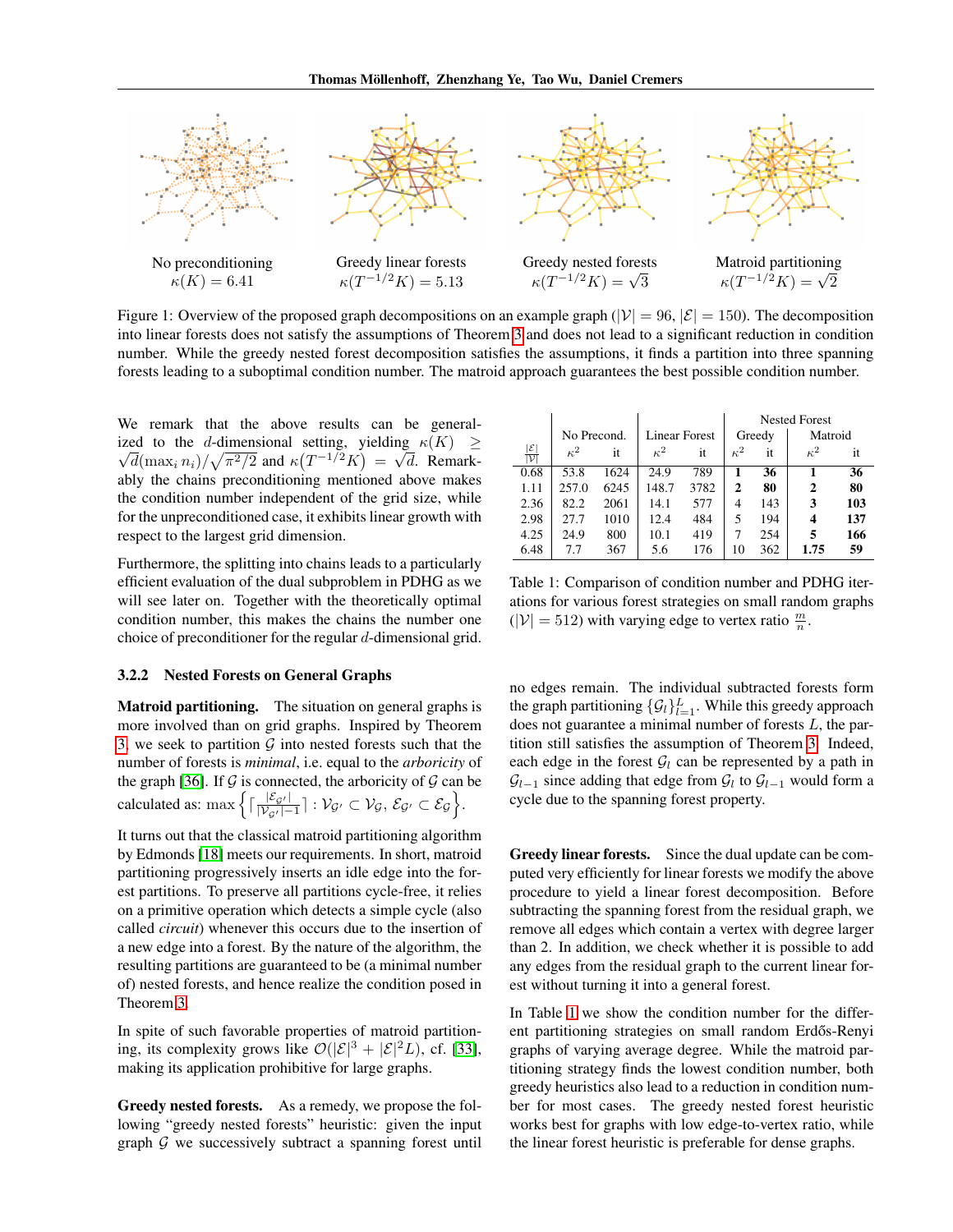<span id="page-5-3"></span>Algorithm 1 Total variation on a forest [\[34,](#page-9-12) Algorithm 2]. **Input:** Weighted forest  $\mathcal{G}_l = (\mathcal{V}, \mathcal{E}_l, \omega_l)$ ,  $f_l \in \mathbb{R}^{\mathcal{V}}$ . for each tree  $\mathcal{T} = (\mathcal{V}', \mathcal{E}', \omega')$  in  $\mathcal{G}_l$  do *// Message passing from leaves to the root.* for each  $(i, j) \in \mathcal{E}'$  from leaves to root  $r \in \mathcal{V}'$  do  $\widehat{m}_i(u) = u - f_{l,i} + \sum_{(j,i) \in \mathcal{E}'} \widehat{m}_{j,i}(u).$  $m_{i,j}(u) = \text{clip}_{[-\omega'_{i,j}, \omega'_{i,j}]}(\widehat{m}_{i}(u)).$ find  $\lambda_{i,j}^-$ ,  $\lambda_{i,j}^+$  which satisfy both  $\hat{\widetilde{m_i}}(\lambda_{i,j}^-) = -\omega_{i,j}', \hat{m}_i(\lambda_{i,j}^+) = \omega_{i,j}'.$ end for *// Compute solution on tree.* Solve  $\widehat{m}_r(v_{l,r}) = 0$  for  $v_{l,r}$ . for each  $(i, j) \in \mathcal{E}'$  from root toward leaves do  $v_{l,i} = \text{clip}_{[\lambda_{i,j}^-,\lambda_{i,j}^+]}(v_{l,j}).$ end for end for Output:  $v_l \in \mathbb{R}^{\mathcal{V}}$ .

#### <span id="page-5-0"></span>3.3 Proximal Evaluation on Forests

In this section we will discuss how the dual update [\(3\)](#page-0-2) is computed for our combinatorial preconditioner T. Assuming that  $F^*$  is separable across the subgraphs  $\{\mathcal{G}_l\}_{l=1}^L$ ,

$$
F^*(p) = \sum_{l=1}^L F_l^*(p|_{\mathcal{E}_l}),
$$

the dual update [\(3\)](#page-0-2) decomposes into parallel problems:

$$
p^{k+1}|\varepsilon_{l} = \arg\min_{p \in \mathbb{R}^{\mathcal{E}_{l}}} \frac{t}{2} ||p - p^{k}|\varepsilon_{l}||_{T_{l}}^{2} + F_{l}^{*}(p)
$$

$$
- \langle K\bar{u}^{k+1}|\varepsilon_{l}, p \rangle, \quad \forall \ 1 \leq l \leq L. \tag{13}
$$

Let us now further assume that the individual  $\mathcal{G}_l$  are forests and  $F(\cdot) = || \cdot ||_1$ .

Expanding the norm  $\|\cdot\|_{T_l}^2$  and completing the square in [\(13\)](#page-3-5) leads to the problem

$$
p^{k+1} |_{\mathcal{E}_l} = \arg \min_{\|p\|_{\infty} \le 1} \frac{1}{2} \|K_l^{\top} p + f_l\|^2, \qquad (14)
$$

with  $f_l = -K_l^{\top}(p^k | \varepsilon_l) - (2u^{k+1} - u^k)/t$ . The dual problem to [\(14\)](#page-5-1) is given by

$$
v_l = \arg\min_{u \in \mathbb{R}^V} \frac{1}{2} \|u - f_l\|^2 + \|K_l u\|_1. \tag{15}
$$

This further parallelizes into weighted total variation problems on the individual trees in the forest  $G_l$ . These problems can be handled due to recent advances in direct totalvariation solvers; see [\[15,](#page-8-23) [17,](#page-8-24) [31,](#page-9-20) [14,](#page-8-25) [3,](#page-8-26) [34\]](#page-9-12). The original taut-string algorithm [\[15,](#page-8-23) [17\]](#page-8-24) solves the 1D total-variation problem in  $\mathcal{O}(n)$  iterations on a chain. Condat [\[14\]](#page-8-25) proposed an algorithm which has worst-case  $\mathcal{O}(n^2)$  complexity but it achieves good performance in practice. Barbero

<span id="page-5-4"></span>Algorithm 2 PDHG with combinatorial preconditioning for total variation minimization on weighted graphs.

Input:  $u^0 \in \mathbb{R}^{\mathcal{V}}, p^0 \in \mathbb{R}^{\mathcal{E}}, \mathcal{G} = (\mathcal{V}, \mathcal{E}, \omega).$ Compute decomposition of  $G$  into forests  $\{\mathcal{G}_l\}_{l=1}^L$ . Pick  $s, t > 0$  satisfying  $st > L$ . for  $k \geq 0$  while not converged do *// primal update*  $u^{k+1} = \arg \min_{u} \frac{s}{2} ||u - u^k||^2 + \langle K^\top p^k, u \rangle + G(u).$  $\bar{u}^{k+1} = 2u^{k+1} - u^k.$ *// dual update* for each forest  $l = 1 \dots L$  do  $f_l = -K_l^{\top}(p^k|_{\mathcal{E}_l}) - \bar{u}^{k+1}/t.$  $\mathcal{L}_l = -\mathbf{R}_l \left( \frac{\rho}{\varepsilon_l} \right) - a$  /  $\iota$ .<br>Obtain  $v_l$  through [\(15\)](#page-5-2) on forest  $\mathcal{G}_l$ . Obtain  $p^{k+1} | \varepsilon_l$  by  $K_l^{\top} p_l^{k+1} = v_l - f_l$ . end for end for

and Sra [\[3\]](#page-8-26) proposed a generalization of the taut-string approach to the case of weighted total variation which runs in  $\mathcal{O}(n)$ . The approach proposed by Johnson [\[31\]](#page-9-20) also runs in  $\mathcal{O}(n)$  time, works for weighted total variation and has good practical performance. Furthermore, a more memory efficient implementation of Johnson's algorithm generalization to trees was proposed by Kolmogorov et al. [\[34\]](#page-9-12) – which appears to be state-of-the-art. We use our implementation of the algorithm proposed by Kolmogorov et al. [\[34\]](#page-9-12) to find the exact minimizer on each tree. The algorithm computes derivatives of messages  $\widehat{M}_i : \mathbb{R} \to \mathbb{R}$  and  $M_{i,j} : \mathbb{R} \to \mathbb{R}$  for  $(i,j) \in \mathcal{E}$  and  $i,j \in \mathcal{V}$  in the order from leaves toward the root, which are defined as the following:

$$
\widehat{M}_i(u) = \frac{1}{2}(u - f_{l,i})^2 + \sum_{(k,i) \in \mathcal{E}} M_{k,i}(u),
$$
  

$$
M_{i,j}(u) = \min_{u \in \mathbb{R}} \left[ \widehat{M}_i(u) + \omega_{i,j} | u_j - u| \right].
$$

<span id="page-5-1"></span>The derivatives are denoted as  $\hat{m}_i := \hat{M}'_i$ , and  $m_{i,j} := M'$ . The procedure is summarized in Algorithm 1.  $M'_{i,j}$ . The procedure is summarized in Algorithm [1.](#page-5-3)

After running Algorithm [1](#page-5-3) for each forest  $G_l$ , the solution  $p^{k+1} | \varepsilon_k$  to [\(14\)](#page-5-1) is given by the optimality condition

$$
K_l^{\top} p^{k+1} |_{\mathcal{E}_l} = v_l - f_l.
$$

<span id="page-5-2"></span>Since each  $\mathcal{G}_l$  is a forest, the corresponding  $K_l^{\top}$  matrix has full column rank which implies that the linear system has a unique solution. Rows of  $K_l^{\top}$  corresponding to leaf nodes in the tree contain exactly one nonzero element. Therefore, we solve the linear equation by starting from leaves toward the root. Consistency on the branch nodes is guaranteed due to the uniqueness of the solution. Even though we only discussed the case of total variation  $F(\cdot) = || \cdot ||_1$ , we remark that for various other choices of  $F$  (e.g., Huber penalty) efficient solvers on trees are conceivable.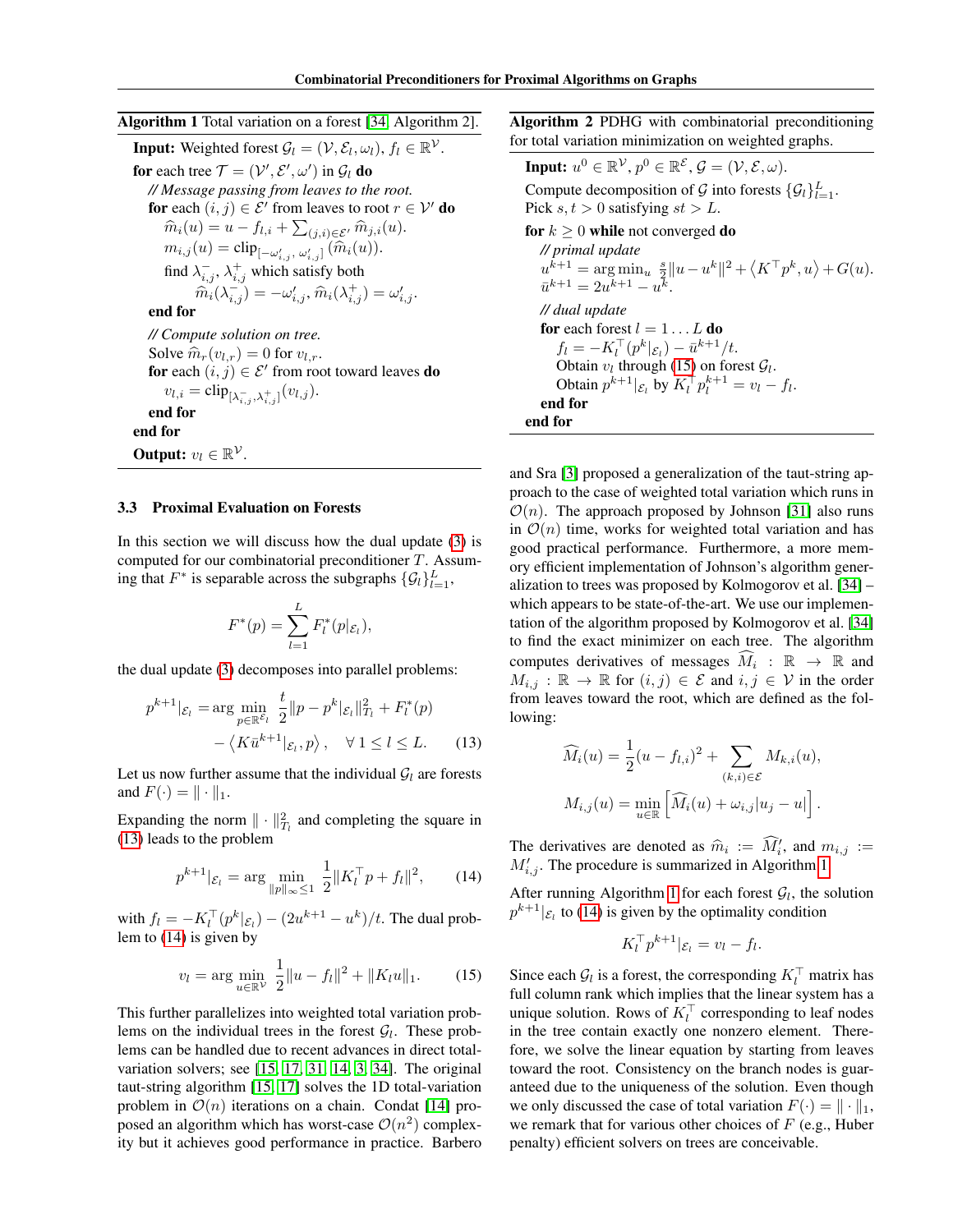Thomas Mollenhoff, Zhenzhang Ye, Tao Wu, Daniel Cremers ¨

<span id="page-6-3"></span>

| Instance             |                                         |                                       | None $[11]$              |                 | Diagonal [42] |               | <b>Nested Forest</b> |                | <b>Linear Forest</b> |                |
|----------------------|-----------------------------------------|---------------------------------------|--------------------------|-----------------|---------------|---------------|----------------------|----------------|----------------------|----------------|
| name                 | $\frac{\left \mathcal{V}\right }{1024}$ | $\frac{ \mathcal{E} }{ \mathcal{V} }$ | it                       | time[s]         | it            | time[s]       | it                   | time[s]        | it                   | time[s]        |
| synthetic            |                                         |                                       |                          |                 |               |               |                      |                |                      |                |
| $rmf-long.n2$        | 64                                      | 2.87                                  |                          |                 |               |               | 1794                 | $62.9 (+0.7)$  | 5070                 | $24.4 (+1.2)$  |
| $rmf$ -wide.n2       | 32                                      | 2.84                                  |                          |                 |               |               | 159                  | $2.6 (+0.3)$   | 23518                | $62.2 (+0.6)$  |
| wash-rlg-long.n1024  | 64                                      | 2.99                                  | 73309                    | 134.1 (+9.4)    | 14333         | 49.7 $(+0.0)$ | 5848                 | $373.9 (+0.8)$ | 18798                | $108.7 (+1.3)$ |
| bisection            |                                         |                                       |                          |                 |               |               |                      |                |                      |                |
| horse-48112          | 47                                      | 2.99                                  |                          |                 | 21593         | $38.3 (+0.0)$ | 964                  | $33.9 (+0.3)$  | 19145                | $90.4 (+2.8)$  |
| alue7065-33338       | 33                                      | 1.61                                  |                          |                 | 23218         | $21.5 (+0.0)$ | 2499                 | $21.4 (+0.17)$ | 49452                | $99.4 (+1.7)$  |
| stereo               |                                         |                                       |                          |                 |               |               |                      |                |                      |                |
| $BVZ$ -venus $1^*$   | 162                                     | 1.99                                  | 9068                     | $20.8 (+7.9)$   | 3741          | $20.2 (+0.0)$ | 1111                 | $90.7 (+0.9)$  | 414                  | 1.9 $(+0.1)$   |
| $BVZ$ -venus $2^*$   | 162                                     | 1.99                                  | 10099                    | $24.4(+7.9)$    | 3124          | $17.2 (+0.0)$ | 1065                 | $88.8 (+0.9)$  | 384                  | 1.7 $(+0.1)$   |
| KZ2-sawtooth1        | 310                                     | 2.91                                  | 96974                    | $736.5 (+31.8)$ | 3468          | $51.7 (+0.0)$ | 336                  | $102.8 (+3.0)$ | 526                  | 14.9 $(+6.1)$  |
| KZ2-sawtooth2        | 294                                     | 2.79                                  | 95849                    | $675.3 (+33.1)$ | 3520          | $48.2 (+0.0)$ | 432                  | $124.8 (+2.9)$ | 652                  | $15.7 (+5.8)$  |
| misc vision          |                                         |                                       |                          |                 |               |               |                      |                |                      |                |
| texture_graph        | 9                                       | 4.76                                  | 4860                     | 1.6 $(+1.45)$   | 3554          | $1.9(+0.0)$   | 1091                 | $9.12 (+0.1)$  | 1669                 | $1.7(+0.3)$    |
| lazybrush-mangagirl* | 579                                     | 1.99                                  | $\overline{\phantom{0}}$ |                 | -             |               | 13318                | 5727.3 (+3.3)  | 6330                 | $95.4(+0.4)$   |
| imgseggmm-ferro      | 231                                     | 3.98                                  | 3594                     | $32.2 (+75.9)$  | 5806          | $95.0 (+0.0)$ | 786                  | $276.8 (+4.4)$ | 775                  | $25.6 (+3.1)$  |

Table 2: We compare the number of iterations and time required to reach a relative primal dual gap of less than  $10^{-10}$  on various graph cut instances. The time for constructing the preconditioners is shown in brackets (for "None" it is the time taken to estimate  $\sigma_{\max}(K)$ ). "-" indicates that the method failed to reach the desired tolerance within  $10^5$  iterations. "\*" indicates that the graph has grid toplogy.

# 4 Numerical Validation

The preconditioned PDHG algorithm [\(2\)](#page-0-1)–[\(3\)](#page-0-2) for total variation minimization on weighted graphs is summarized in Algorithm [2.](#page-5-4) We assume that the primal update can be efficiently computed, e.g. if  $G$  is separable.

For the experiments we compare the proposed preconditioners to the unpreconditioned variant of PDHG ( $S = I$ ,  $T = I$ ,  $s = ||K||$ ,  $t = ||K||$ , the diagonal preconditioners from [\[42\]](#page-9-5) with choice of  $\alpha = 1$  and  $s = t = 1$ . When using the proposed preconditioners we employ the balanced step size choice  $s = \sqrt{L}$ ,  $t = \sqrt{L}$ .

We implemented all algorithms in MATLAB, whereas time critical parts such as the total variation solver on a tree (Algorithm [1\)](#page-5-3) were implemented in C++.

# <span id="page-6-0"></span>4.1 Generalized Fused Lasso

The fused lasso [\[48\]](#page-9-0), also known as the Rudin-Osher-Fatemi (ROF) model [\[45\]](#page-9-21) to the image processing community is readily generalized to graphs:

<span id="page-6-1"></span>
$$
\min_{u \in \mathbb{R}^{\mathcal{V}}} \frac{1}{2} \|u - f\|^{2} + \|Ku\|_{1}.
$$
 (16)

Despite its simplicity, this model has a plethora of applications in statistics [\[52\]](#page-9-1), machine learning [\[27,](#page-8-0) [8\]](#page-8-3) and computer vision [\[47,](#page-9-22) [39\]](#page-9-23), often as a subproblem in sequential convex programming for nonconvex minimization.

We solve [\(16\)](#page-6-1) using the accelerated PDHG variant ([\[11,](#page-8-1) Algorithm 2],  $\gamma = 0.25$ ) since the energy [\(16\)](#page-6-1) is 1-strongly convex. In Table [1](#page-4-0) we compare the number of iterations required to solve [\(16\)](#page-6-1) on small random graphs. We stop the algorithm once the relative primal-dual gap drops below  $10^{-12}$ . It can be observed that there is a clear correlation between the condition number  $\kappa(T^{-1/2}K)$  and the number of required iterations, validating the discussion from Section [2.](#page-1-2) The optimal preconditioning based on matroid partitioning performs best.

We further validate our preconditioner on the maximum flow benchmark  $[26]$ <sup>[1](#page-6-2)</sup>. It is well known (cf.  $[10, 42]$  $[10, 42]$ ) that the minimum cut in a flow network can be obtained by thresholding the minimizing argument of [\(16\)](#page-6-1). We remark that graph cuts can be efficiently found by highly specialized combinatorial solvers such as that in [\[26\]](#page-8-27). The point of this experiment is, however, to compare different preconditioners for continuous first-order algorithms on challenging real-world graphs.

In Table [2,](#page-6-3) we show iterations and run time for the proposed forest preconditioners, the unpreconditioned PDHG algorithm and the diagonal preconditioners [\[42\]](#page-9-5). Due to the size of the graphs, matroid partitioning is intractable, and we resort to the greedy nested forest and linear forest approaches. Combinatorial preconditioning consistently leads to a significant decrease in iterations. In all except one case, the overall lowest run time is achieved either by linear forest decomposition or greedy nested forest decomposition. Despite the huge decrease in the total number of outer iterations for the nested forest preconditioning, in some cases, the overall run time is worse than without preconditioning. This motivates the construction of preconditioners like the greedy linear forests. These are clearly

<span id="page-6-2"></span><sup>1</sup>http://www.cs.tau.ac.il/~sagihed/ibfs/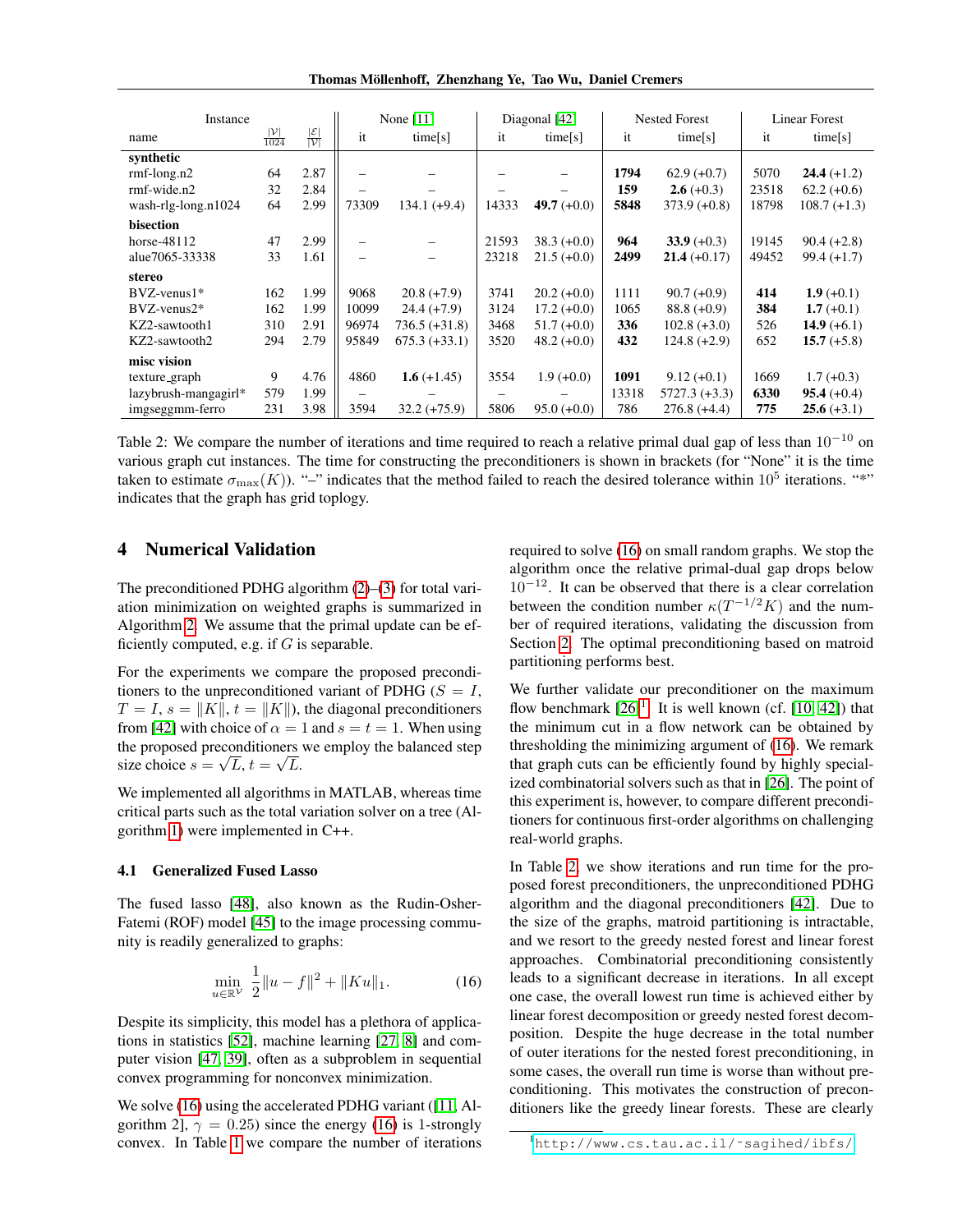<span id="page-7-1"></span>



Input  $(625 \times 391)$  + Scribbles Result (11 PDHG iterations)

Figure 2: Interactive image segmentation. Combinatorial preconditioning works particularly well for graphs with underlying grid topology. The multiclass segmentation shown on the right is obtained after only 11 PDHG iterations.

suboptimal with respect to condition number, but yield a good balance between efficient resolution of the backward step and the number of outer iterations. The chains on regular grid achieve the best of both worlds and lead to an improvement in runtime of an order of magnitude.

#### 4.2 Multiclass Segmentation

As a second example, we consider the multiclass total variation segmentation problem

$$
\min_{u \in \mathbb{R}^{|\mathcal{V}| \times C}} \sum_{i \in \mathcal{V}} \delta\{u_i \in \Delta_C\} + \varepsilon H(u_i) + \langle u_i, \rho_i \rangle + \|Ku\|_1,
$$

under entropic regularization  $H(u_i) = \sum_{c=1}^{C} u_{i,c} \log u_{i,c}$ .  $\delta\{u_i \in \Delta_C\}$  is the indicator function of the  $\overline{C}$ -dimensional unit simplex  $\Delta_C \subset \mathbb{R}^C$ .

The above model has various important applications in vision [\[53,](#page-9-24) [40\]](#page-9-25) and transductive learning [\[22\]](#page-8-4). As the entropy term renders the objective  $(1/\varepsilon)$ -strongly convex we can again use the accelerated PDHG algorithm ([\[11,](#page-8-1) Algorithm 2] with  $\gamma = 1/\varepsilon$ . We set  $\varepsilon = 1$  for all experiments. Note that the model fits the general sad-dle point problem [\(1\)](#page-0-0) under the choice  $F(p) = ||p||_1$ ,  $G(u) = \sum_{i\in\mathcal{V}} \delta\{u_i\in\Delta_C\} + \varepsilon H(u_i) + \langle u_i, \rho_i\rangle.$  To compute the proximal subproblem in [\(2\)](#page-0-1) we first observe that  $G^*(v) = \sum_{i \in \mathcal{V}} \varepsilon \log \left( \sum_{c=1}^C \exp \left( (v_{i,c} - \rho_{i,c})/\varepsilon \right) \right).$ 

Thanks to Moreau's identity we reduce [\(2\)](#page-0-1) to the proximal evaluation of  $G^*$ , for which a few Newton iterations suffice. In Table [3](#page-7-0) we compare the performance of our combinatorial preconditioners on two of the aforementioned applications. For the transductive learning scenario, we follow the procedure described in [\[22\]](#page-8-4) to generate a k-nearest neighbour graph  $(k = 10)$  on the synthetic "three moons" data set. As in [\[22\]](#page-8-4), the data term  $\rho \in \mathbb{R}^{|\mathcal{V}| \times C}$  specifies the correct labels for 5% of the points. We report a similar final accuracy (98.9%) as the authors of [\[22\]](#page-8-4). As seen in Table [3,](#page-7-0) the nested forest preconditioning performs best.

For the second application, we consider interactive image segmentation [\[40\]](#page-9-25). Following that paper, we compute the data term  $\rho$  from user scribbles (see Fig. [2\)](#page-7-1). The weights

<span id="page-7-0"></span>

| name          | None [11]      | Diag. [42]     | Nest. Forest   | Lin. Forest    |
|---------------|----------------|----------------|----------------|----------------|
|               | it $(time[s])$ | it $(time[s])$ | it $(time[s])$ | it $(time[s])$ |
| 3MOONS        | 333(2.8)       | 474(8.2)       | 88(1.1)        | 303(3.1)       |
| icgbench-1*   | 113(47.0)      | 131(41.3)      | 52(41.9)       | 13(3.1)        |
| $icebench-2*$ | 124(54.7)      | 159(54.1)      | 58 (47.9)      | 11(2.6)        |
| $icebench-3*$ | 78 (29.1)      | 95(25.9)       | 42(27.2)       | 9(1.6)         |

Table 3: We compare iterations and time (in brackets) required for PDHG under various choices of preconditioner to reach a relative primal-dual gap less than  $5 \cdot 10^{-4}$ . On general graphs, the greedy nested forests perform well while on regular grids (indicated with "\*") the linear forest decomposition into chains works best.

are chosen based on the input image  $I \in \mathbb{R}^{|\mathcal{V}| \times 3}$  as

$$
\omega_{i,j} = \exp\left(-\xi \|I_i - I_j\|^2\right), \ \forall (i,j) \in \mathcal{E}.
$$

This essentially encourages the segmentation boundary to coincide with image discontinuities. We use a fixed scale parameter  $\xi = 0.1$  in all experiments. The performance of the different preconditioning strategies is shown in Table [3.](#page-7-0) Due to the underlying grid topology the natural linear forest decomposition into chains can be employed, which outperforms the other preconditioners and PDHG without preconditioning by an order of magnitude. While the nested forest preconditioner is competitive w.r.t. iterations, the proximal subproblem on the large spanning tree is very expensive. In contrast, the subproblem on the short chains can be computed efficiently.

# 5 Conclusion

We proposed a novel combinatorial preconditioner for proximal algorithms on weighted graphs. The preconditioner is driven by a disjoint decomposition of the edge set into forests. Our theoretical analysis provides conditions under which such a decomposition achieves an optimal condition number. Furthermore, we have shown how provably optimal preconditioners can be obtained: on twodimensional regular grids by a splitting into horizontal and vertical chains, on general graphs by means of matroid partitioning. We additionally proposed two fast heuristics to construct reasonable preconditioners on large scale graphs. We demonstrated how the resulting scaled proximal evaluations can be carried out by means of an efficient message passing algorithm on trees. In an extensive numerical evaluation we confirmed practical gains of preconditioning in terms of overall runtime as well as outer iteration numbers.

#### Acknowledgements

We thank Thomas Windheuser for fruitful discussions on combinatorial preconditioning. We gratefully acknowledge the support of the ERC Consolidator Grant 3D Reloaded.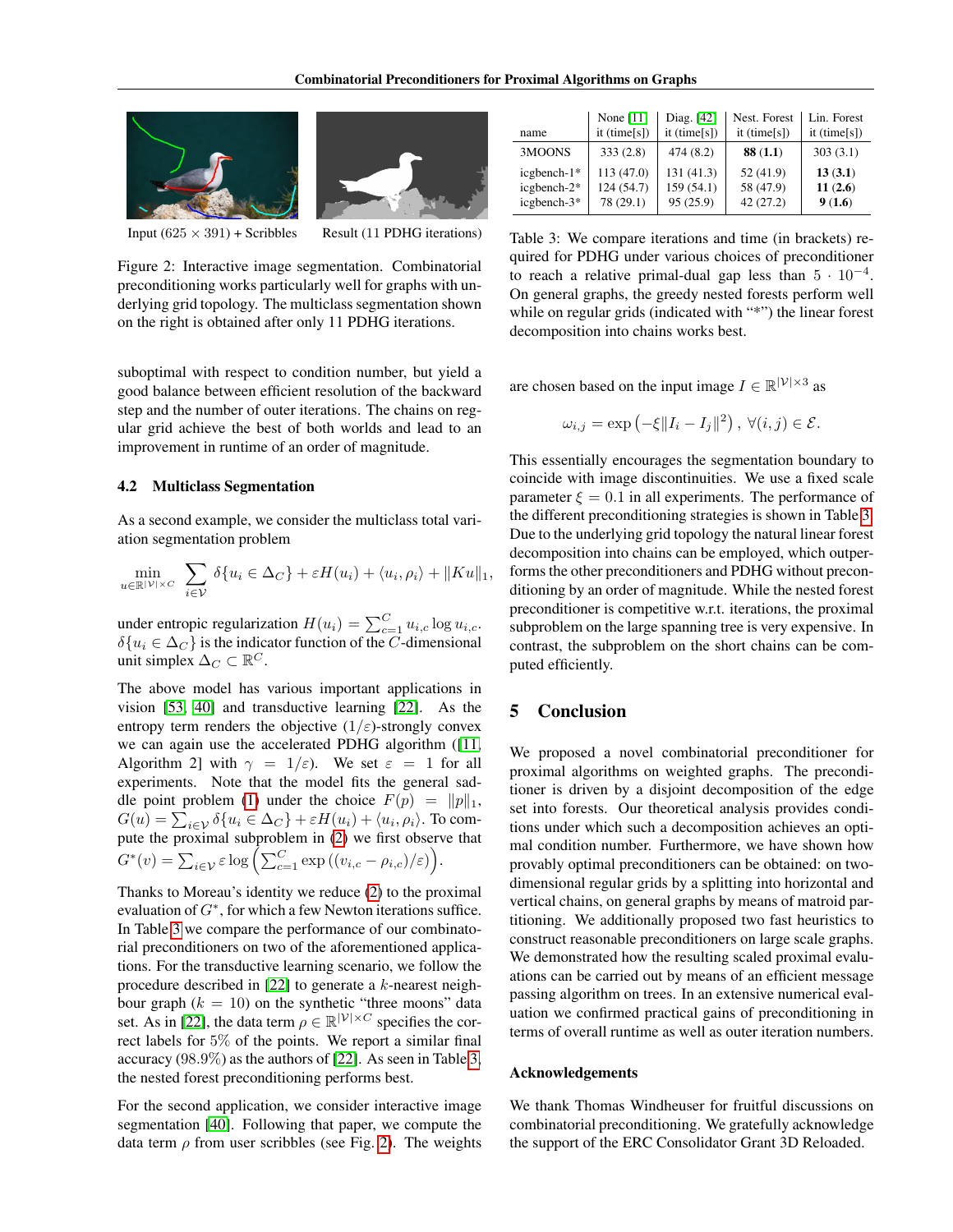## References

- <span id="page-8-19"></span>[1] Z. Allen-Zhu, Y. Li, R. Oliveira, and A. Wigderson. Much faster algorithms for matrix scaling. In *Proceedings of the 58th IEEE Annual Symposium on Foundations of Computer Science, FOCS*, 2017.
- <span id="page-8-7"></span>[2] K. J. Arrow, L. Hurwicz, and H. Uzawa. *Studies in Linear and Nonlinear Programming*. Stanford University Press, 1958.
- <span id="page-8-26"></span>[3] A. Barbero and S. Sra. Modular proximal optimization for multidimensional total-variation regularization. *arXiv:1411.0589*, 2014.
- <span id="page-8-9"></span>[4] A. Beck and M. Teboulle. A fast iterative shrinkagethresholding algorithm for linear inverse problems. *SIAM J. Imaging Sci.*, 2:183–202, 2009.
- <span id="page-8-11"></span>[5] S. Becker and M. J. Fadili. A quasi-Newton proximal splitting method. In *Proceedings of the 26th International Conference on Neural Information Processing Systems, NIPS*, 2012.
- <span id="page-8-5"></span>[6] K. Benzi, V. Kalofolias, X. Bresson, and P. Vandergheynst. Song recommendation with non-negative matrix factorization and graph total variation. In *Proceedings of the 42nd IEEE International Conference on Acoustics, Speech and Signal Processing, ICASSP*, 2016.
- <span id="page-8-14"></span>[7] K. Bredies and H. Sun. Preconditioned Douglas– Rachford splitting methods for convex-concave saddle-point problems. *SIAM J. Numer. Anal.*, 53: 421–444, 2015.
- <span id="page-8-3"></span>[8] X. Bresson, T. Laurent, D. Uminsky, and J. Von Brecht. Multiclass total variation clustering. In *Proceedings of the 27th International Conference on Neural Information Processing Systems, NIPS*, 2013.
- <span id="page-8-22"></span>[9] A. E. Brouwer and W. H. Haemers. *Spectra of Graphs*. Springer, 2012.
- <span id="page-8-28"></span>[10] A. Chambolle and J. Darbon. On total variation minimization and surface evolution using parametric maximum flows. *Int. J. Comput. Vis.*, 84:288–307, 2009.
- <span id="page-8-1"></span>[11] A. Chambolle and T. Pock. A first-order primal-dual algorithm for convex problems with applications to imaging. *J. Math. Imaging Vis.*, 40:120–145, 2011.
- <span id="page-8-10"></span>[12] A. Chambolle and T. Pock. On the ergodic convergence rates of a first-order primal–dual algorithm. *Math. Program.*, 159:253–287, 2016.
- <span id="page-8-6"></span>[13] A. Chambolle and T. Pock. An introduction to continuous optimization for imaging. *Acta Numer.*, 25: 161–319, 2016.
- <span id="page-8-25"></span>[14] L. Condat. A direct algorithm for 1D total variation denoising. *IEEE Signal Process. Lett.*, 20:1054–1057, 2013.
- <span id="page-8-23"></span>[15] P. L. Davies and A. Kovac. Local extremes, runs, strings and multiresolution. *Ann. Stat.*, 29:1–48, 2001.
- <span id="page-8-18"></span>[16] S. Diamond and S. Boyd. Stochastic matrix-free equilibration. *J. Optim. Theory Appl.*, 172:436–454, 2017.
- <span id="page-8-24"></span>[17] L. Dümbgen and A. Kovac. Extensions of smoothing via taut strings. *Electron. J. Stat.*, 3:41–75, 2009.
- <span id="page-8-21"></span>[18] J. Edmonds. Minimum partition of a matroid into independent subsets. *J. Res. Natl. Bur. Standards*, 69B: 67–72, 1965.
- <span id="page-8-8"></span>[19] E. Esser, X. Zhang, and T. F. Chan. A general framework for a class of first order primal-dual algorithms for convex optimization in imaging science. *SIAM J. Imaging Sci.*, 3:1015–1046, 2010.
- <span id="page-8-16"></span>[20] C. Fougner and S. Boyd. Parameter selection and pre-conditioning for a graph form solver. *arXiv:1503.08366*, 2015.
- <span id="page-8-17"></span>[21] M. P. Friedlander and G. Goh. Efficient evaluation of scaled proximal operators. *Electron. Trans. Numer. Anal.*, 46:1–22, 2017.
- <span id="page-8-4"></span>[22] C. Garcia-Cardona, E. Merkurjev, A. L. Bertozzi, A. Flenner, and A. G. Percus. Multiclass data segmentation using diffuse interface methods on graphs. *IEEE Trans. Pattern Anal. Mach. Intell.*, 36(8):1600– 1613, 2014.
- <span id="page-8-12"></span>[23] P. Giselsson and S. Boyd. Diagonal scaling in Douglas-Rachford splitting and ADMM. In *Proceedings of the 53rd IEEE Conference on Decision and Control, CDC*, 2014.
- <span id="page-8-13"></span>[24] P. Giselsson and S. Boyd. Preconditioning in fast dual gradient methods. In *Proceedings of the 53rd IEEE Conference on Decision and Control, CDC*, 2014.
- <span id="page-8-15"></span>[25] P. Giselsson and S. Boyd. Metric selection in fast dual forward–backward splitting. *Automatica*, 62:1– 10, 2015.
- <span id="page-8-27"></span>[26] A. Goldberg, S. Hed, H. Kaplan, R. Tarjan, and R. Werneck. Maximum flows by incremental breadthfirst search. *European Symposium on Algorithms, ALGO ESA*, 2011.
- <span id="page-8-0"></span>[27] M. Hein and S. Setzer. Beyond spectral clustering – tight relaxations of balanced graph cuts. In *Proceedings of the 25th International Conference on Neural Information Processing Systems, NIPS*, 2011.
- <span id="page-8-2"></span>[28] M. Hein, S. Setzer, L. Jost, and S. S. Rangapuram. The total variation on hypergraphs – learning on hypergraphs revisited. In *Proceedings of the 27th International Conference on Neural Information Processing Systems, NIPS*, 2013.
- <span id="page-8-20"></span>[29] A. J. Hoffman. On approximate solutions of systems of linear inequalities. *J. Res. Natl. Bur. Standards*, 49: 263–265, 1952.